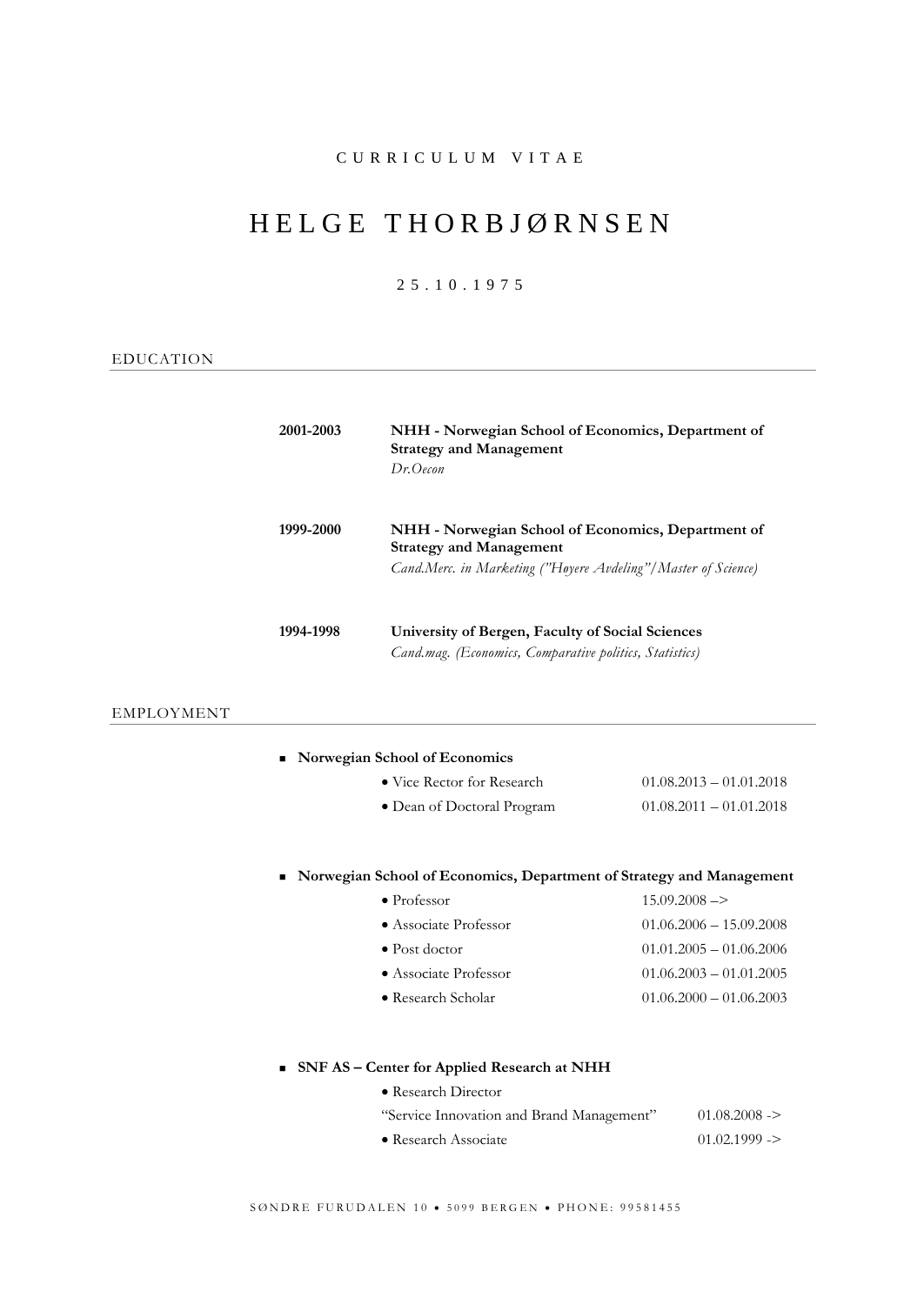# ■ The National Research School in Business Economics and Administration

| $01.01.2012 - 01.10.2013$ |
|---------------------------|
|                           |

<u> 1980 - Johann Barn, mars ann an t-Amhain Aonaich an t-Aonaich an t-Aonaich an t-Aonaich an t-Aonaich an t-Aon</u>

# BOARD MEMBERSHIPS AND CONSULTANCY

| <b>SIXTY AS</b>                                               |                           |
|---------------------------------------------------------------|---------------------------|
| Tech/media company, Bergen                                    |                           |
| • Chairman and Partner                                        | $01.08.2002 - 08.10.2020$ |
| <b>Brand Cognition AS</b>                                     |                           |
| Management Consulting, Oslo                                   |                           |
| • Chairman and Partner                                        | $01.06.2003$ ->           |
| <b>SNF</b> Foundation                                         |                           |
| Stiftelsen for Samfunns- og Næringslivsforskning              |                           |
| $\bullet$ Chairman                                            | 03.09.2015 -30.06.2021    |
| SNF AS - Center for Applied Research at NHH<br>$\blacksquare$ |                           |
| $\bullet$ Chairman                                            | $01.08$ , $2017$ ->       |
| <b>EASE LIVE Holding</b><br>$\blacksquare$                    |                           |
| Media-tech                                                    |                           |
| • Board member                                                | $01.04.2021 -$            |
| VIS - Vestlandets Innovasjonsselskap (former: BTO)            |                           |
| • Board Member                                                | $15.12.2016$ ->           |
| <b>Colonialen AS</b><br>$\blacksquare$                        |                           |
| • Board Member                                                | $01.01.2018$ ->           |
| Media City Bergen AS<br>٠                                     |                           |
| • Board Member                                                | 15.04.2015-01.01.2017     |
| <b>Proaktiv Gruppen AS</b><br>٠                               |                           |
| · Board Member                                                | $01.02.2015 =$            |
| Kamikaze Media AS<br>$\blacksquare$                           |                           |
| Design/Web Agency, Bergen                                     |                           |
| • Board Member                                                | 01.01.2008-15.10.2012     |
|                                                               |                           |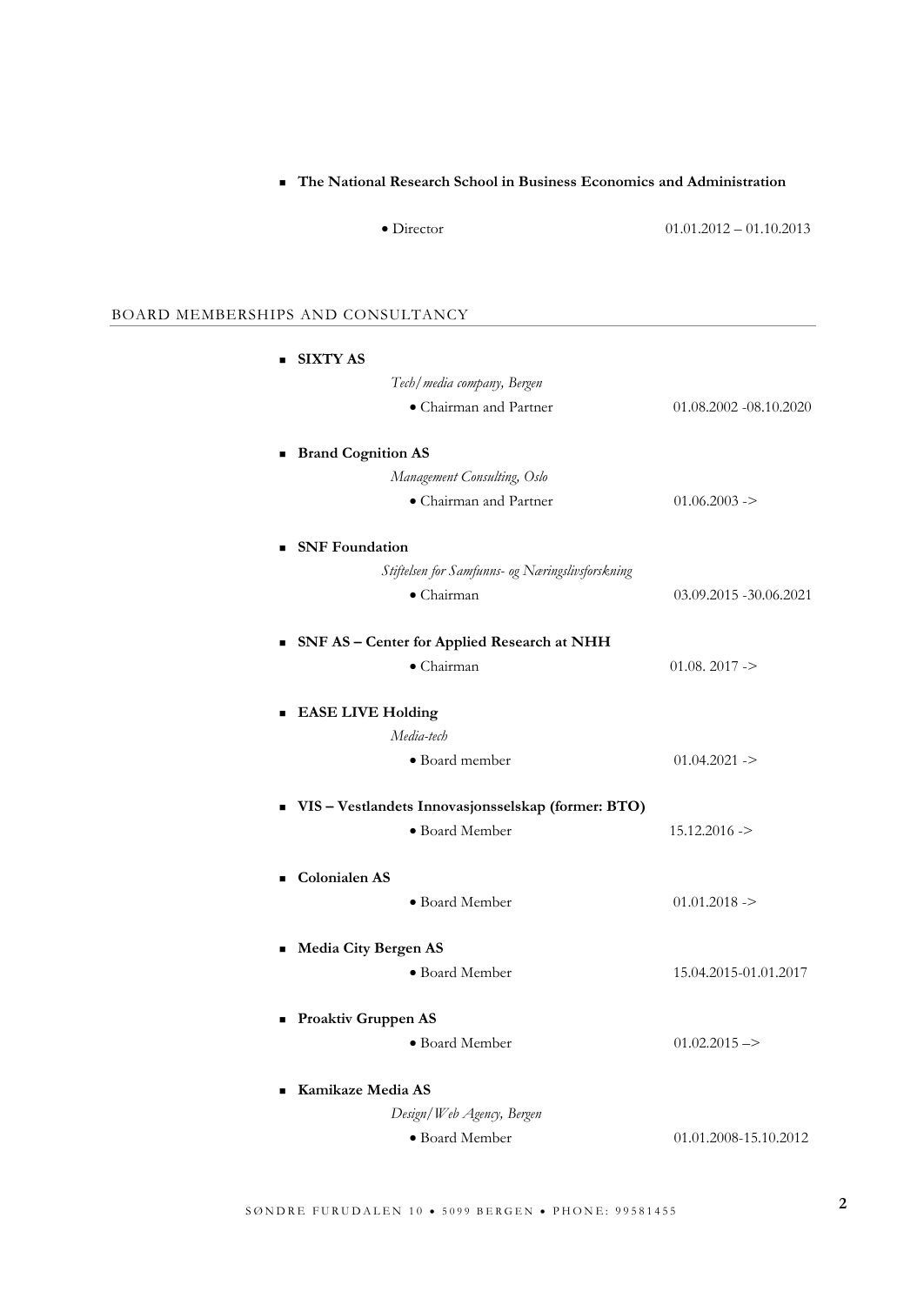# ■ **Studia AS**

*University Bookstores, Bergen*

• Board Member 01.06. 07 – 01.06.09

## ■ **Turboproduksjoner AS**

*Production Company, Performing Arts/Theater*

• Chairman 01.03. 03 - 31.12.06

#### PUBLICATIONS

## <sup>◼</sup> **INTERNATIONAL JOURNAL ARTICLES**

 Nødvedt, K., Sjåstad, H., Skard, S.R., Thorbjørnsen, H. and Van Bavel, J.J. (2021). Racial bias in the sharing economy and the role of trust and self congruence. *Journal of Experimental Psychology: Applied.* Advance online publication. [https://doi.org/10.1037/xap0000355](https://doi.apa.org/doi/10.1037/xap0000355)

 Skard, S., Knudsen, E.S., Sjåstad, H., and Thorbjørnsen, H. (2021): How virtual reality influences travel intentions: The role of mental imagery and happiness forecasting, *Tourism Management*, Volume 87. <https://doi.org/10.1016/j.tourman.2021.104360>

 Dahlén, M., Karsberg, J., Sagfossen, S., Thorbjørnsen, H. and Lange, F. (2020): "Advertising «On the Go»: Are Consumers In Motion More Influenced by Ads", *Journal of Advertising Research*, Vol. 60(4), December.

Kristensson, P., Pedersen, P.E. and Thorbjørnsen, H. (2020): New Perspectives on Consumer Adoption and Diffusion of Innovations, *Journal of Business Research,* Vol.116.

Dahlèn, M., Rosengren, S., Colliander, J., Gemvik, A., Thorwid, C., and Thorbjørnsen, H. (2020): "We love what we do": Exploring the effects of Communicating Passion in Advertising", *Journal of Advertising Research,* Vol. 60(1). *Winner of Douglas C. West Advertising Creative Article 2020.* 

 Thorbjørnsen, H., Dahlén, M. and Lange, F. (2020): "Tomorrow never dies: Preadvertised Sequels Boost Movie Satisfaction and WOM", *International Journal of Advertising,* Vol.39(3).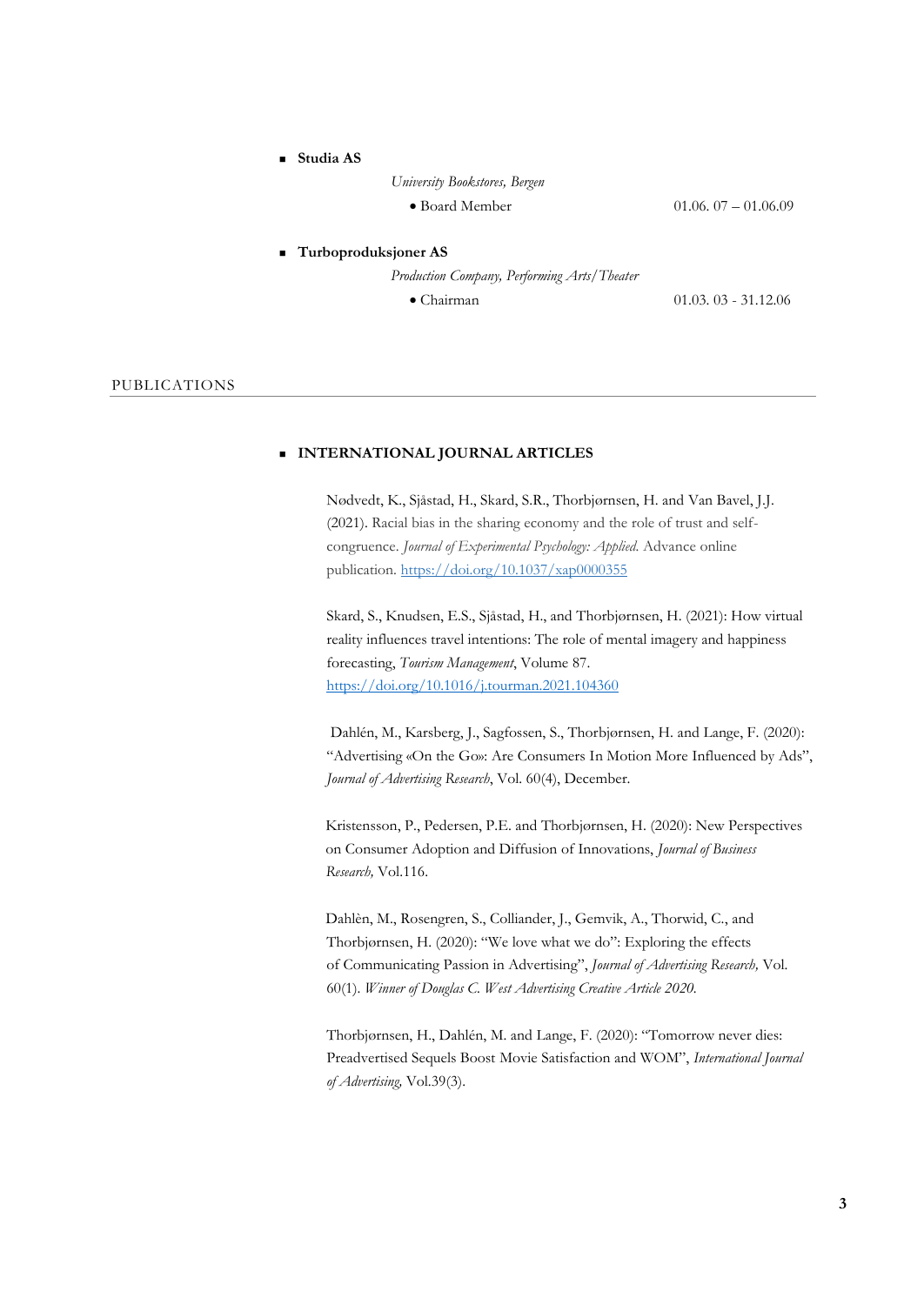Ketelaar, P.E., van't Riet, J., Thorbjørnsen, H, and Buijzen, M (2018). "Positive Uncertainty: The Benefit of the Doubt in Advertising", *International Journal of Advertising*, Vol.37(2).

 Skard, S.E. and Thorbjørnsen, H. (2017), "Closed-Ended and Open- Ended fit articulation: Communication Strategies for Incongruent Sponsorships", *European Journal of Marketing*, Vol. 51 (7/8).

 Thorbjørnsen, H., Dahlén, M. and Lee, Y.H. (2016), "The Effect of New Product Preannouncements on the Evaluation of Other Brand Products", *Journal of Product Innovation Management*, Vol. 33(3).

 Skard, S.E., Nysveen, H. and Thorbjørnsen, H. (2016). "Influences of Perceived E-Service Risks: The Moderating Role of Perceived Benefits", *e-Service Journal*, 10(1)

 Thorbjørnsen, H. Ketelaar, P., van't Riet, J. and Dahlén, M (2015), "How Do Teaser Advertisements Boost Word-of-Mouth about New Products? ", *Journal of Advertising Research*, 55(1)

 Ketelaar, P.E., Konig, R., Smit, E.G. and Thorbjørnsen, H. (2015), «In Ads We Trust. Religiousness as a Predictor of Advertising Trustworthiness and Avoidance", *Journal of Consumer Marketing*, 32(3).

 Skard, S. and Thorbjørnsen H. (2014), "Is Publicity Always Better Than Advertising? The Role of Brand Reputation in Communicating Corporate Social Responsibility", *Journal of Business Ethics*, 124(1).

 Dahlén, M., Thorbjørnsen, H., Hansen, H., Linander, J. and Thunell, C. (2013), "What Will 'They' Think? Marketing Leakage to Undesired Audiences and the Third Person Effect, *European Journal of Marketing, Vol 47 (11).*

Nysveen, H., Pedersen, P.E. and Thorbjørnsen H. (2012), "Consumer Reactions to New Service Value Propositions", *Scandinavian Journal of Business Research. Beta. 02/12.*

 Thorbjørnsen, H. and Dahlèn, M. (2011). "Customer Reactions to Acquirer- Dominant Mergers & Acquisitions", *International Journal of Research in Marketing* (IJRM), Vol. 28(4).

 Dahlèn, M., Thorbjørnsen, H. and Sjödin, H (2011). "A Taste of Nextopia: Does the Next Product Affect our Preferences Today?", *Journal of Advertising*, Vol.40(4).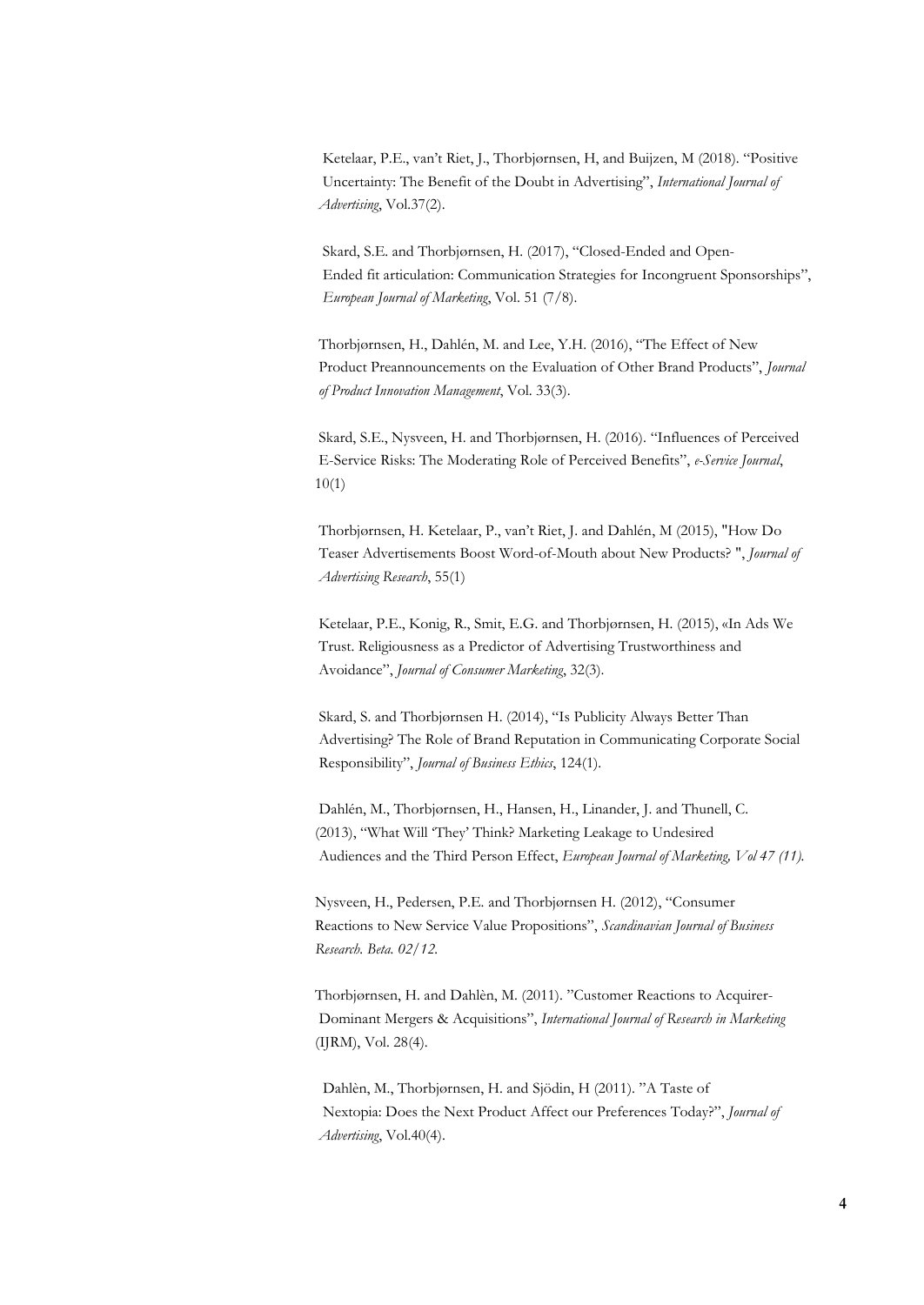Thorbjørnsen, H. and Supphellen, M. (2011): "Determinants of Core Value Behavior in Service Brands", *Journal of Services Marketing*, Vol 25(1).

Thorbjørnsen, H., Pedersen, P.E. and Nysveen, H. (2009): "Categorizing Networked Services: The Role of Intrinsic-, User Network-, and Complement Network Attributes", *European Journal of Marketing, Vol 43 (2/3).* 

 Breivik, E and Thorbjørnsen, H (2008). "Consumer-Brand Relationships: An Investigation of Two Alternative Models", *Journal of the Academy of Marketing Science, Vol. 36(4).*

 White, T.B., Zahay, D., Thorbjørnsen, H. and Shavitt, S. (2008). "The Role of Personalization in Increasing the Response Rate of Email Solicitations",  *Marketing Letters, Vol 19.*

 Thorbjørnsen, H (2008): "Personalization overload", *European Business Forum", Vol. 32.* 

Thorbjørnsen, H., Pedersen, P.E. and Nysveen, H. (2007). "This is Who I am: Identity Expressiveness and the Theory of Planned Behavior". *Psychology and Marketing, Vol.24(9).*

Nysveen, H., Pedersen, P.E. and Thorbjørnsen, H. (2005): "Intention to Use Mobile Services: Antecedents and Cross-Service Comparisons", *Journal of the Academy of Marketing Science, Vol.33(3).*

Nysveen, H. Thorbjørnsen, H, and Pedersen, P.E. (2005). "Competitive Advantages for Broadcast Companies: Effect of WebTV Channel Addition on Consumer-Brand Relationships", *International Journal on Media Management, Vol.7(3).*

 Thorbjørnsen, H. (2005). "Brand Extensions: Brand Concept Congruency and Feedback Effects Revisited", *Journal of Product and Brand Management. Vol.14(4).*

Nysveen, H, Pedersen, P.E and Thorbjørnsen, H. (2005). "Explaining Intention to Use Mobile Chat Services: Moderating Effects of Gender", *Journal of Consumer Marketing, Vol. 22(5).*

Jakubanecs, A, Supphellen, M. and Thorbjørnsen, H. (2005), "Slavic Brothers or Rivals? Effects of Consumer Ethnocentrism on the Trade Between The Ukraine and Russia", *Journal of East-West Business, Vol. 10(4).*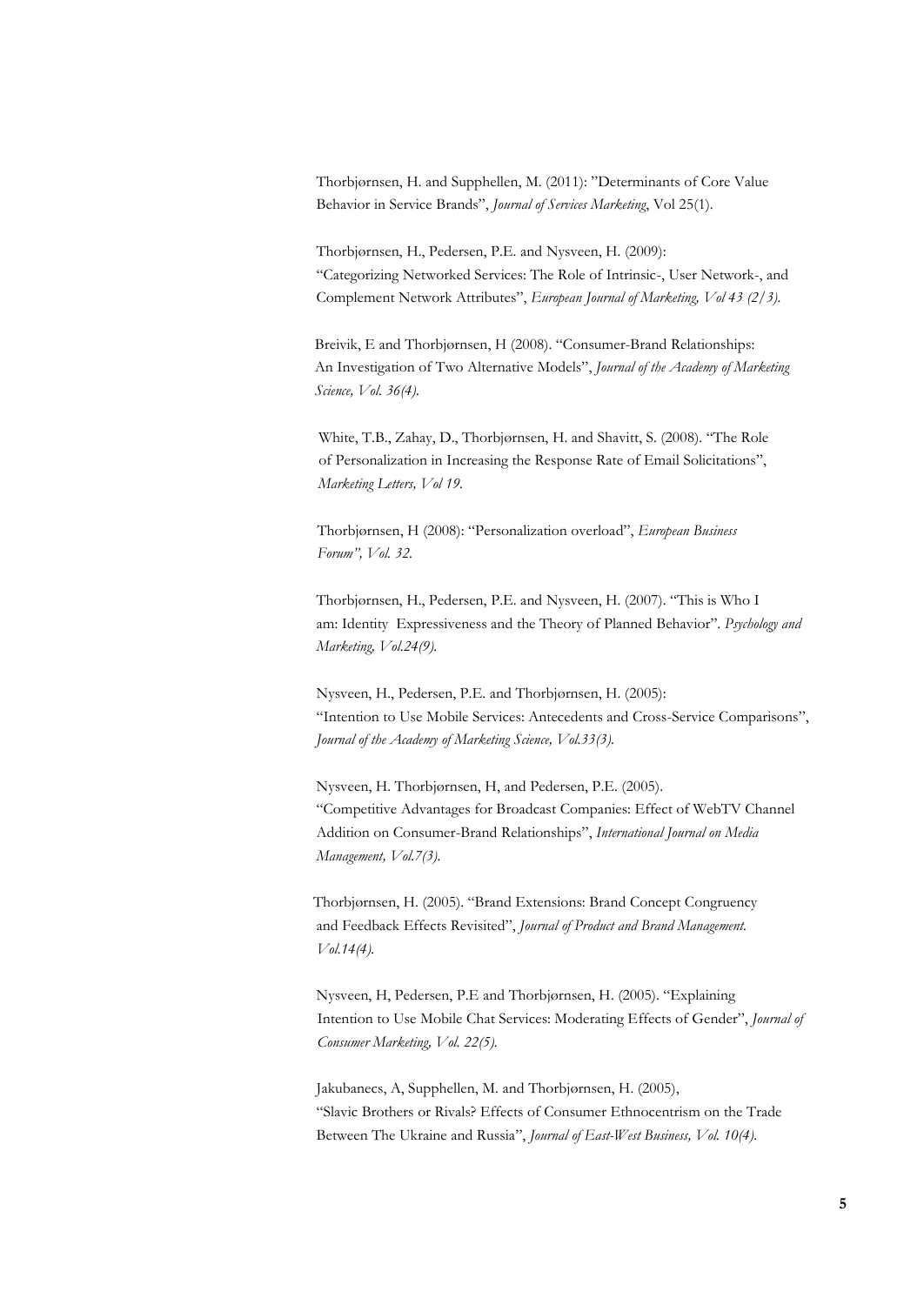Nysveen, H., Pedersen, P.E., Thorbjørnsen, H. and Berthon, P. (2005): "Mobilizing the Brand: The Effects of Mobile Services on Brand Relationships and Main Channel Use", *Journal of Services Research, Vol 7(3). .*

Thorbjørnsen, H. and Supphellen M. (2004). "The Impact of Brand Loyalty on Website usage", *Journal of Brand Management, Vol.11(3).* 

Thorbjørnsen, H. (2004). "Consumer Research Online: Theoretical and Methodological Challenges". *Scandinavian Journal of Business Research, Beta, Vol.18(2).*

Thorbjørnsen, H., Supphellen, M., Nysveen, H. and Pedersen, P.E. (2002) "Building Brand Relationships Online: A Comparison of Two Interactive Applications", *Journal of Interactive Marketing, Vol.16(3).*

## <sup>◼</sup> **INTERNATIONAL BOOK CHAPTERS**

Thorbjørnsen, H. (2017): "Launching Innovations", in *Innovating for Trust, (red. Lüders, Andreassen, Clatworthy and Hillestad), Edward Elgar Publishing, UK*.

Kristensson, P., Nysveen, H. and Thorbjørnsen, H. (2017): "Why Consumers do and do not switch", in *Innovating for Trust, (red. Lüders, Andreassen, Clatworthy and Hillestad), Edward Elgar Publishing, UK*.

Thorbjørnsen, H. and Nysveen, H (2005): "Mobile Channel Additions vs. Internet-Based Channel Additions: Effects on Brand Usage and Consumer-Brand Relationships" *i Mobile Communications: Renegotiation of the Social Sphere (red. Ling, R. og Pedersen, P.E.), Springer-Verlag, London.*

## <sup>◼</sup> **NORWEGIAN BOOKS, JOURNAL ARTICLES AND BOOK CHAPTERS**

 Dahlén, M. and Thorbjørnsen, H. (2021). "Tallskalle", Vigmostad og Bjørke, Bergen.

Sjåstad, H. and Thorbjørnsen, H. (2018). «Når Selvkontrollen Sviker: Kan Dulting Bidra til Varig Atferdsendring», *Magma, No.8, Fagbokforlaget, Bergen.*

Skard, S., Løvlie, L. og Thorbjørnsen, H. (2018). «Dulting og Tjenestedesign: Dulting for økt Produktivitet gjennom Kundereisen», *Magma, No.8, Fagbokforlaget, Bergen.*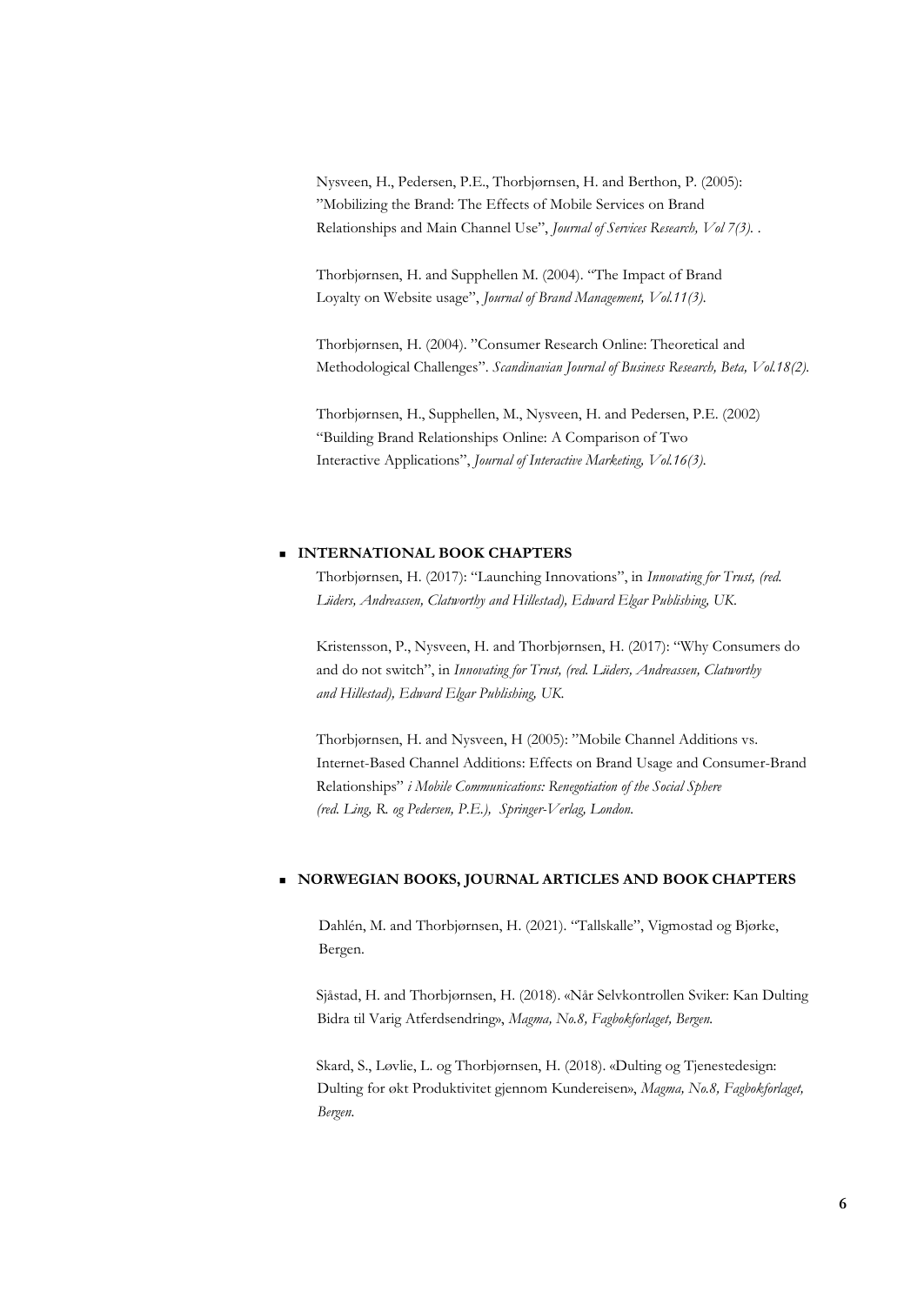Thorbjørnsen, H. (2015). "Kunden som verdiskaper", *Magma, No.4., Fagbokforlaget, Bergen*

Supphellen, M., Thorbjørsen, H. and Troye, S. (eds.) (2014). "Markedsføring. Verdibasert Forventningsledelse», *Fagbokforlaget, Bergen*.

Nysveen, H., Pedersen, P.E. and Thorbjørnsen H. (2012). "Samskaping og Innovasjon*", Magma, No.3, Fagbokforlaget, Bergen*.

Nysveen, H., Pedersen, P.E., Skard, S. and Thorbjørnsen H. (2012), "Innovasjon i Merkeopplevelsen"*, Magma, No.3, Fagbokforlaget, Bergen.* 

Thorbjørnsen, H. (2011). "Fusjoner og Oppkjøp. Hva med Kunden da?", *Magma*, *No.4., Fagbokforlaget, Bergen.* 

Gressgård, L.J, Methlie, L.B., Nysveen, H., Pedersen, P.E. and Thorbjørnsen, H. (2005): "Hvordan påvirker valg av Forretningsmodell opplevd Kundeverdi i Mobile Tjenester?", *Magma, Fagbokforlaget, Bergen*

Thorbjørnsen, H. og Breivik, E. (2004). "Merke-Person Relasjoner. (Enda) Et Nytt Perspektiv Innen Merkevareledelse ?"*i Perspektiver på Merkevareledelse, L.E.Hem og N.Iversen (red.). Fagbokforlaget, Bergen.* 

Nysveen, H., Pedersen, P.E. og Thorbjørnsen, H. (2003). "Using SMS Channel Additions to Strengthen Brand Relationships and Main Channel Use", *SNF-Bulletin, Vol.15.(4).* 

Thorbjørnsen, H. og Breivik, E. (2002). "Merke-Person Relasjoner. (Enda) Et Nytt Perspektiv Innen Merkevareledelse ?"*, Magma, Nr.2, Fagbokforlaget, Bergen.*

Nysveen, H. og Thorbjørnsen, H. (2001). "Ny kundeatferd og Nye Kunderelasjoner via Internett", i *Fra Summetone til Informasjonsportal. SNF Årbok 2001, Svein Ulseth (red.), Fagbokforlaget, Bergen.*

Thorbjørnsen, H. (2000): "Styrking av Merkerelasjoner via Internett*", Magma, Nr.3, Fagbokforlaget, Bergen.*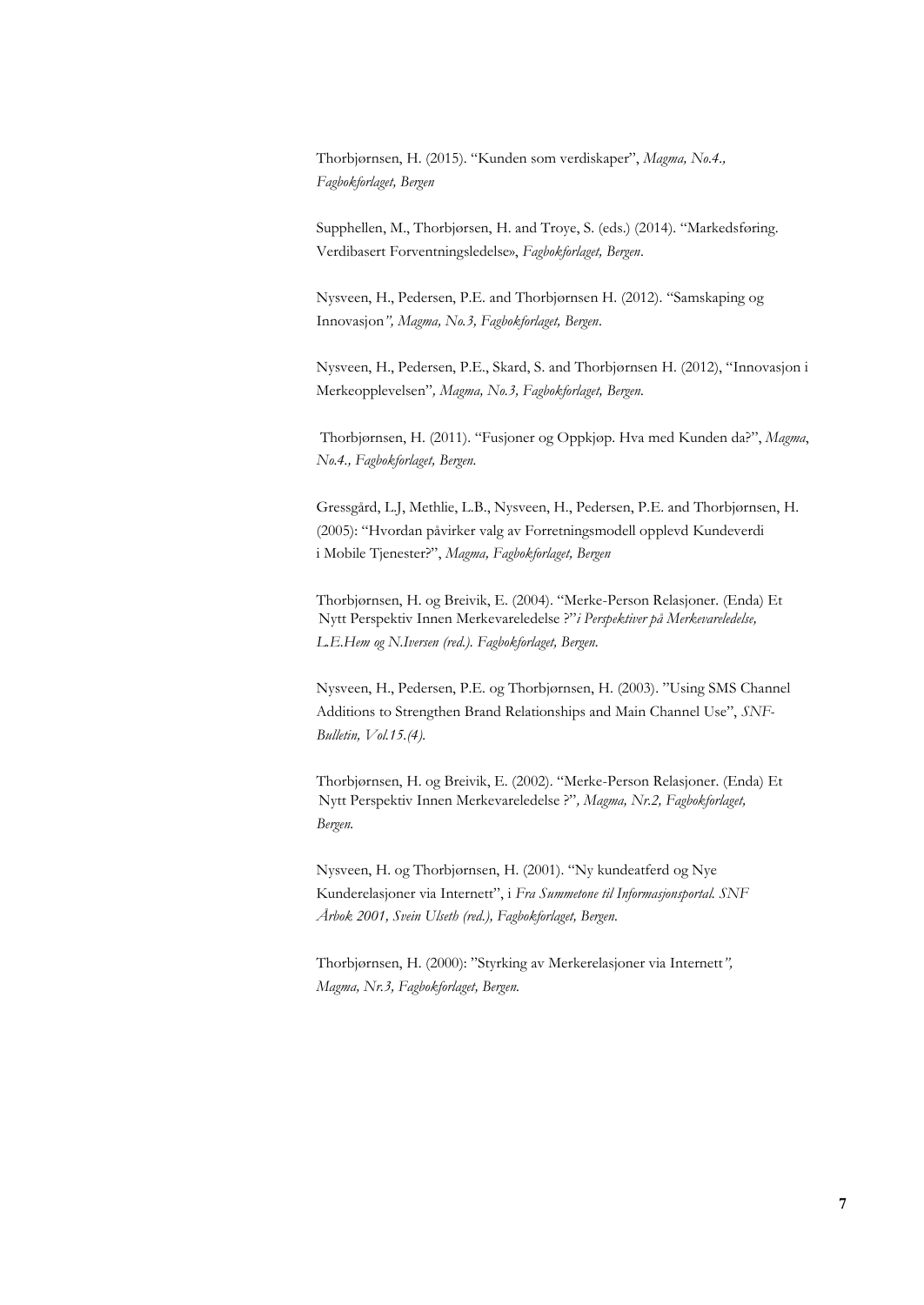#### **SELECTED RESEARCH REPORTS**

Gabrielsen, T. et al. (2015). Konkurransemessige virkninger av noen utvalgte NRKtjenester. SNF Rapport 02/15. *Samfunns og Næringslivsforskning AS (SNF), Bergen*

Pedersen, P.E., Methlie, L.B., Gressgård, L., Nysveen, H. and Thorbjørnsen, H. (2005). An Exploratory Study of the Relationships Between Mobile Data Services Business Models and Consumer Value. SNF-Rapport 13/05, *Samfunns og Næringslivs-Forskning AS (SNF), Bergen*

Nysveen, H., Thorbjørnsen, H. and Pedersen, P.E. (2003). Effects of WebTV on Consumer-Brand Relationships, SNF-working paper 45/03, *Samfunns og Næringslivs-Forskning AS (SNF), Bergen*

Nysveen, H., Pedersen, P.E. and Thorbjørnsen, H. (2003). Using mobile services to strengthen brand relationships: The effects of SMS and MMS channel additions on brand knowledge, satisfaction, loyalty and main channel use. *SNF-rapport 22/03. Samfunns og Næringslivs-Forskning AS (SNF), Bergen*

Pedersen, P.E., Nysveen, H. and Thorbjørnsen, H. (2003). Identity expression in the adoption of mobile services: The case of multimedia messaging services. *SNF Working Paper No. 26/03. Samfunns og Næringslivs-Forskning AS (SNF), Bergen*

Pedersen, P.E, Nysveen, H. and Thorbjørnsen, H. (2002): The Adoption of Mobile Services: A Cross Service Study, *Rapport 31/02, Samfunns og Næringslivs-Forskning AS (SNF), Bergen*

Fernström, G., Hellman, P., Lexhagen, M., Lindqvist, L.J., Nysveen, H.. Pedersen, P.E. and Thorbjørnsen, H. (2002). Kan turistnäringen bygga varumärkesrelationer Via Internet ? *Rapport R 2002:8, European Tourism Research Institute, Östersund, Sweden*

Nysveen, H., Pedersen, P.E and Thorbjørnsen, H. (2001): "Merkerelasjoner via Internett. En sammenlikning av statisk nettsted, nettsted med kundefellesskap og Personalisert nettsted som applikasjoner for å bygge merkerelasjoner via Internett", *Rapport 12/01, Samfunns og Næringslivsforskning AS (SNF), Bergen*

Nysveen, H. Pedersen, P.E and Thorbjørnsen, H. (2000): "Hvordan kan reiselivsbedrifter bygge merkerelasjoner via Internett"*, Rapport 37/00*, *Samfunns og Næringslivsforskning AS (SNF), Bergen*

Methlie, L., Nysveen, H. and Thorbjørnsen, H. (1999):"Implikasjoner av interaltive multimedier for kommunikasjon og distribusjon i reiselivsnæringen. Teoretiske rammeverk, *Rapport 48/99, Samfunns og Næringslivsforskning AS (SNF), Bergen*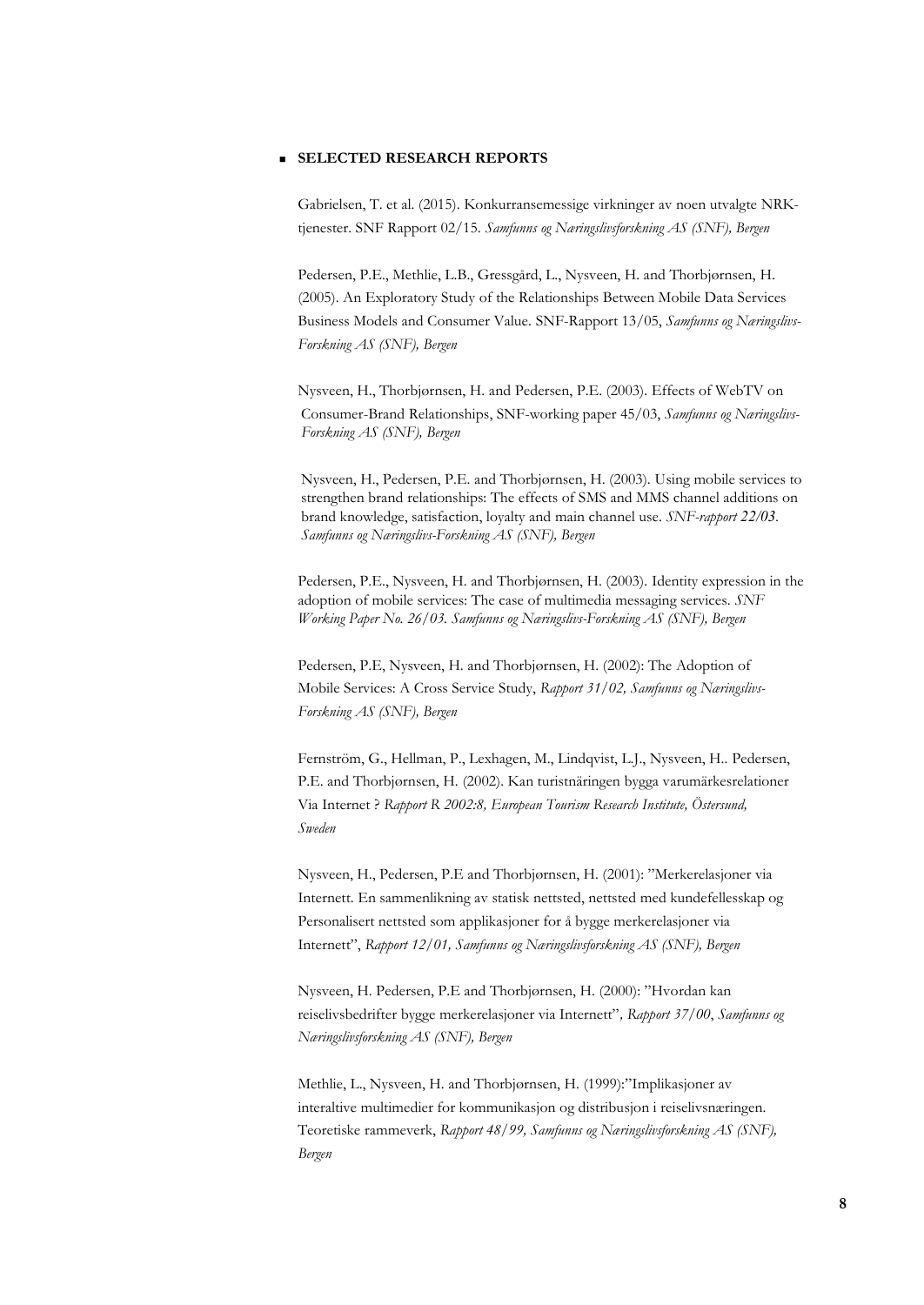#### $\blacksquare$  **SELECTED CONFERENCE PAPERS / PROCEEDINGS**

Nødvedt et al, (2018), "Biased Sharing: Racial Discrimination on Peer-to-peer platforms", *Frontiers in Service*, Austin, Texas, June.

Skard, S.E et al (2017), "Virtual Reality (VR) effects in the travel industry", *Frontiers in Service*, New York, June.

Jakubanecs, A. et al. (2017), "Effects of Return on Time (RoT) on Adoption of Services: The Moderating Role of Need for Cognition", *Frontiers in Service*, New York, June.

Sjåstad, H. and Thorbjornsen, H. (2016), "Nudging in Services: How to boost Pension Saving", *Frontiers in Service*, Bergen, June.

Dahlén, M., Kirmani, A., Rosengren, S. Smit, E. and Thorbjørnsen, H. (2012), "I'm Smart Enough to Not Want It": Underestimating Consumers Intelligence in Advertising Signals Less Customer Care, *ICORIA, The 11th International Conference in Research in Advertising, Stockholm, June 28-30.* 

Thorbjørnsen, H., Dahlén, M. and Omland, A.L. (2012), "Nextopia Does Not Fade: The Enduring Effect of Prelaunch Advertising", *EMAC, Lisbon, May 22-25.* Skard, S. and Thorbjørnsen, H. (2011). "Leveraging Social Sponsorships. The Moderating Role of Brand Reputation", *Johan Arndt Konferansen, Bergen, June.*

Pedersen, P.E., Nysveen H. and Thorbjørnsen, H. (2010). "Identifying the Moderators of Choice Overload: Theory and Research Design*", Johan Arndt Konferansen, Hønefoss, June*

Pedersen P.E., Thorbjørnsen, H., Bogen, T., and Tollefsen, H. (2010). "Consumer Reactions to Contract Periods in Telecommunication Services*", Johan Arndt Konferansen, Hønefoss, June.*

Thorbjørnsen, H. and Dahlèn. M (2010). "Reconsidering the Present Bias: Consumers Unrealistic Optimism About Future Products", *Fibe 2010, Bergen*. (Best paper award)

Thorbjørnsen, H and Breivik, E. (2009): "Conceptualizing and Testing Consumer-Brand Relationship Models"*, Fibe, 2009, Bergen*

White, T.B, Zahay D., Thorbjørnsen, H. and Shavitt, S. (2007): "We know where you live": Personalization Reactance in Email Solicitations", *World Marketing Conference in Verona, Italia., Juli 2007.* 

Thorbjørnsen, H., Pedersen, P.E. and Nysveen, H. (2007). "The Relationship Between Mobile Service Attributes and Customer Value", *Johan Arndt-konferansen, Handelshøyskolen BI, Oslo.*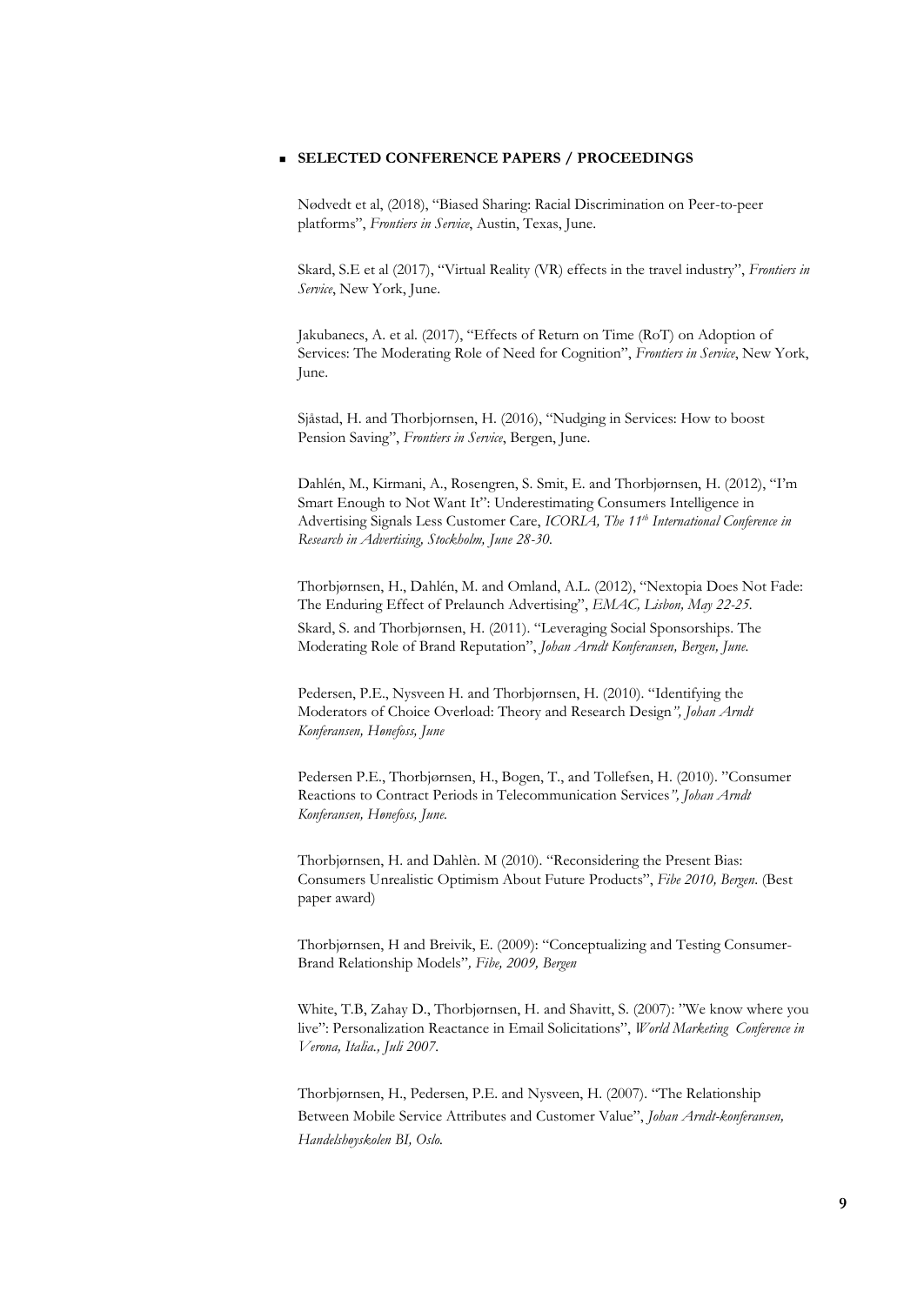Thorbjørnsen, H., Pedersen, P.E. and Nysveen, H. (2007). "This is Who I am: Identity Expressiveness and the Theory of Planned Behavior". *Fibe 2007, Bergen.*

Thorbjørnsen, H. and Herbjørn, H. (2004). "Effects of SMS and Web-TV channel additions on Brand Usage: The Role of Consumer-Brand Relationship Ties and Channel Characteristics", *Nordic ICT Workshop, Helsinki, 19.-20.Aug, 2004.*

White, T.B, Zahay D., Thorbjørnsen, H. and Shavitt, S. (2004). "Beyond Permission Marketing: Improving E-mail Response Rate with Appropriate Personalization.", *16th Annual, Direct Marketing Educational Foundation Robert B. Clarke Educator's Conference, April 17, 2004*

Zahay, D., Thorbjørnsen, H. and White, T.B. (2003). "The Role of Personalization in Increasing the Response Rate of Email Solicitations", *World Marketing Conference in Perth, Australia., June 2003.* 

Thorbjørnsen, H, Breivik, E. and Supphellen, M. (2002). "Consumer-Brand Relationships. A Test of Alternative Models", *AMA Conference Proceedings of the American Marketing Association Winter Educators' Conference in Austin, Texas*. *Vol. 13.*

Pedersen, P.E, Methlie, L.B. and Thorbjørnsen, H. (2002). Understanding mobile commerce end-user adoption: A Triangulation perspective and suggestions for an exploratory service evaluation framework. *Proceedings of HICSS-35, Hawaii, US, Jan 7-10, 2002.* 

#### ■ **Doctoral Dissertation**

Thorbjørnsen, H. (2003): Building Brand Relationships Online: The Role of Interactivity, Relationship Motives and Internet Experience. *Doctoral Dissertation, Norwegian School of Economics and Business Administration, Bergen, Norway.* 

## ■ **Awards**

Johan Arndts Pris for Fremragende Markedspublikasjon, 2011 FIBE-prisen 2010, Cappelen Akademisk Forlag Johan Arndts Pris for Fremragende Markedspublikasjon, 2008 Johan Arndts Pris for Fremragende Markedspublikasjon, 2005 Teaching Award, Department of Strategy and Management, NHH, 2004 Research endowment, Accenture Research Fund, 2002